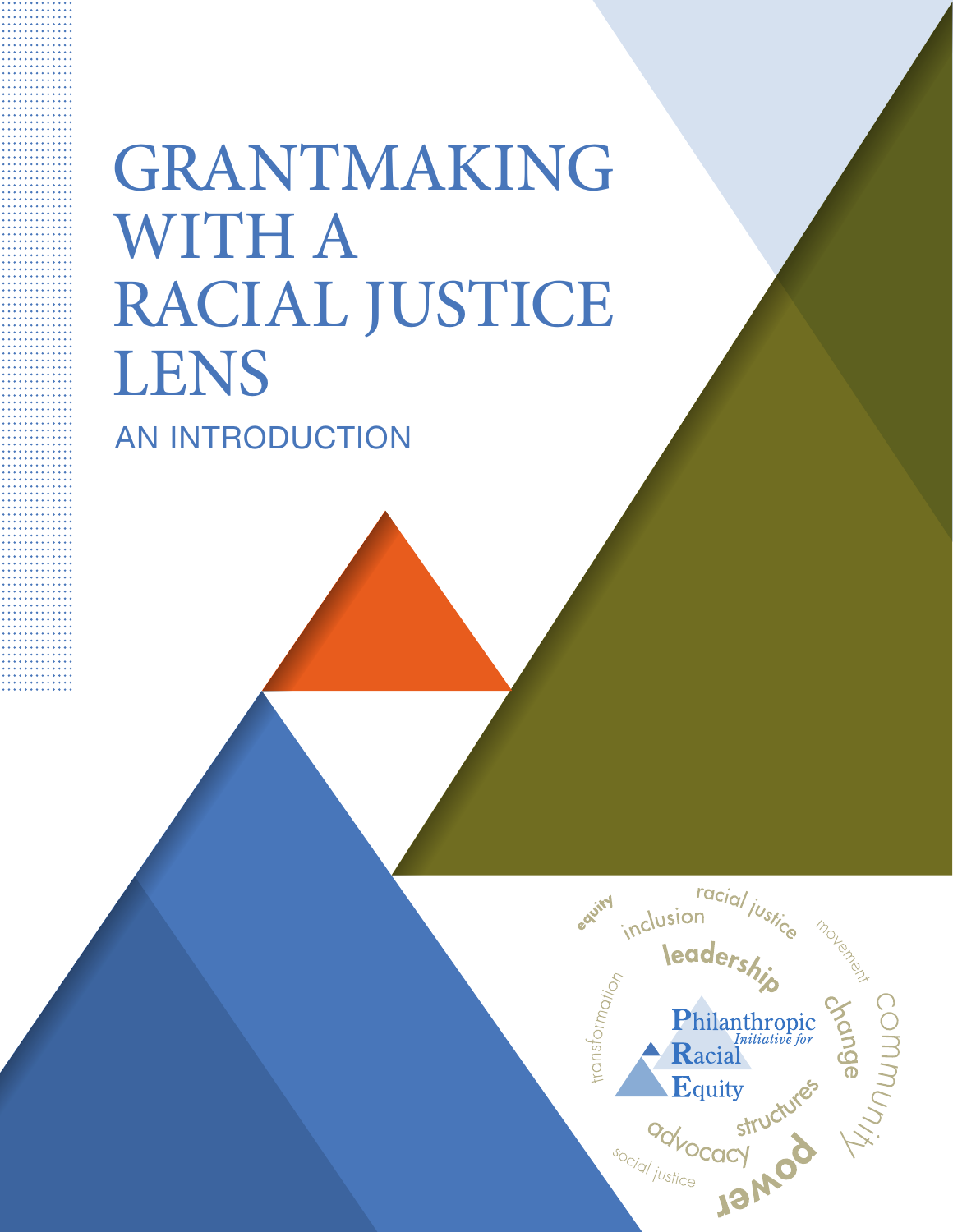When the Philanthropic Initiative for Racial Equity (PRE), in partnership with GrantCraft, released *Grantmaking* with a Racial Equity Lens, a few foundations had made racial equity a central focus of their work, but many *with a Racial Equity Lens*, a few foundations had made racial equity a central focus of their work, but many were still exploring how to incorporate equity into their grantmaking.

Our guide helped surface *how* to advance racial equity in philanthropy, aiming to make it a core practice and goal of grantmakers. Rather than other popular approaches of the time—"colorblindness," universal approaches, diversity— PRE's guide defined a racially equitable world as one where the distribution of resources, opportunities and burdens is not determined or predictable by race. We successfully argued that an explicit racial equity lens ensures that the particular needs and assets of communities are taken into account, and that diversity, while important to that task, is insufficient for addressing power imbalances.

PRE, and many other colleagues, largely succeeded in helping funders understand why a racial lens matters and why aiming solely for diversity does not create substantial enough change. The attention to racial equity and funding has helped to nurture a growing field of work that includes philanthropic affinity groups, racial justice advocates, strategic consultants and intermediaries. This evolving, multidisciplinary practice is what we have come to call grantmaking with a racial equity lens.

In the 12 years since the original guide was developed, the country's political, economic, and cultural landscapes have undergone multiple, dramatic changes, highlighted most starkly by the election and reelection of the nation's first Black president, followed by the election of the man who essentially launched his political career leading the racist "Birtherism" attacks challenging Barack Obama's citizenship. Many Americans—perhaps even most—would have found either possibility unimaginable in 2006. Public engagement and organizing against racism has risen to historic levels, driven by the contributions of organizers, communicators, journalists, scholars, and artists. During this time, we saw racial justice concepts take root in such mainstream contexts as *Washington Post* articles on White privilege and wider use of the phrase "systemic racism." And funders have worked hard to keep up: There has been significant growth in the number of foundations integrating a racial analysis into their work.

Still, in this ever-changing climate, funders face urgent new responsibilities. In response to these conditions, PRE has produced an updated guide. The daily practice of using a racial equity lens in social change as well as in grantmaking has established a baseline understanding of structural racism and has led to new insights, definitions, and nuances. Today, while PRE continues to value the language and progress of racial equity, activists and growing numbers of grantmakers have been calling for an evolution from a *racial equity* lens to a more ambitious *racial justice* lens.

## **RACIAL EQUITY AND RACIAL JUSTICE**

The more than 50 activists and grantmakers PRE interviewed for our new guide speak of their work as dynamic, envisioning a transformation that goes beyond an end to inequity and toward a society that centers a vision of well-being for all. This vision reflects the important distinctions that have emerged between the concepts of racial equity and racial justice. We believe that *racial justice* elevates the positive vision of activists and their communities, and highlights the goal of fundamental systemic transformations. The tools and analysis in *Grantmaking with a Racial Equity Lens* remain important. But in describing a new racial justice lens, PRE invites grantmakers to train their focus on the deepest, most complex ways in which racism permeates political, cultural and economic norms—and what is required to truly uproot it.

The language of racial justice raises the stakes.

In our interviews, activist and foundation leaders alike named vision, history, transformation and self-determination as key features of racial justice that the concept of racial equity doesn't always encompass. Justice is a stronger, more open-ended word that invites examination of the core assumptions of our society and how our institutions uphold those assumptions. For example, one can design a service-delivery or community-education system to reduce racial disparities that could constitute racial equity without ever engaging the recipients of that service whose lives and leadership are crucial to effective solutions—which would be critical to *racial justice*.

These interviewees described how they see the difference:

• An Asian American activist on immigration issues said: "When I see those words reflected in a funder program, I think of 'racial equity' as looking at specific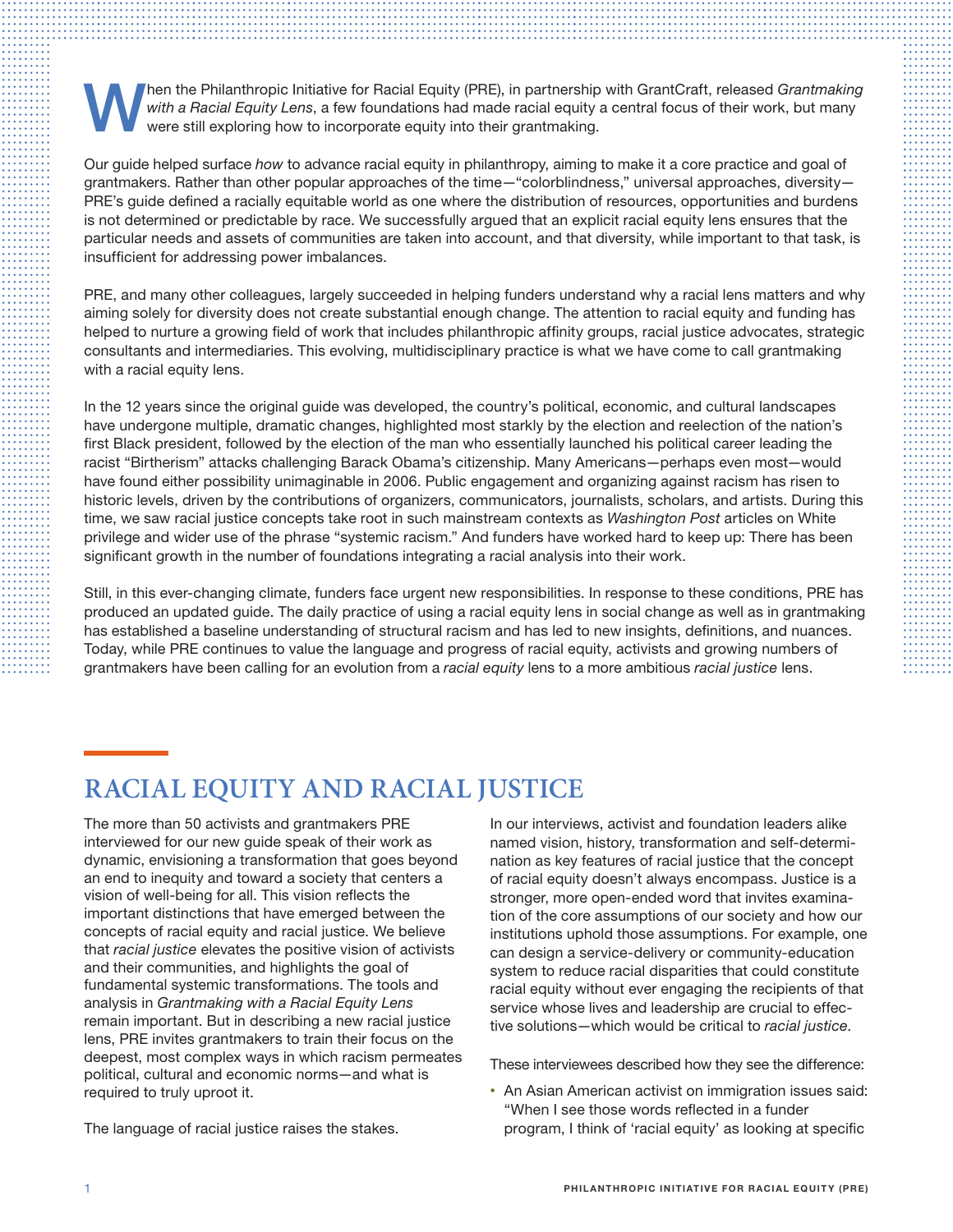policy implementation. I interpret 'racial justice' as a little more open-ended and supportive of advocacy and organizing."

The Black president of a local foundation that lists both racial equity and racial justice in its mission observed:

Equity conversations tend to start with where people of color are today in terms of their social location, their lack of access. Justice really has a reparative piece, which requires that we actually try to figure out why those situations exist for these various groups of color, and then use that to inform how we intervene. Justice also includes an element of power building that we don't think the conversation about equity has been very explicit about.

• A racial equity lens separates symptoms from causes; a racial justice lens brings into view the confrontations necessary for real change. A Black program officer at a national foundation remarked:

"Justice" entails action and a demand for accountability. You can't say "justice" and not imply that something must be done and must be done now. "Equity" is a good tool for analysis and understanding of where inequity exists, but "justice" commands that there must be action and you must participate in that action to get there.

A racial justice lens, then, requires us to consider power relations, as well as underlying assumptions shaped by culture and history, to develop a transformative strategy. Numerous people we interviewed felt that *justice* offers a more powerful vision than *equity* does. One Black racial justice activist and leader describes one of his organization's current projects as "designed to be the

embodiment of a new vision of community safety, grounded in restorative justice and economic opportunity."

While the goal of racial justice is the north star, the language and aims of equity can still be powerful. One White grantmaker involved in a national issue-based funder network recalled:

"The group landed on equity because it was open enough that there was room to define it. That might be an invitation in for foundations who probably, within their own institutions, could not explicitly say racial justice, for example. A racial justice frame is a bit more overt and clear, and maybe more perceived as political by some institutions."

With decades of progress being interrupted or reversed, the times demand the best of our collective abilities.

Language evolves; words take on different meanings depending on their context. The most important thing that funders, grantees and communities have is a shared understanding of the intent, goals and evaluation of their efforts to create social change. With decades of progress being

interrupted or reversed, the times demand the best of our collective abilities. The national context has been defined by the pendulum shift represented by the elections of Obama and Trump, as well as many lessons learned from the struggles, losses and victories of communities of color. The reversal of civil rights laws and principles underway at the federal and state levels has created for communities of color an undeniable crisis to be met in the decades ahead, regardless of the outcome of future elections.

## **DEVELOPMENTS IN THE RACIAL JUSTICE FIELD AND IN PHILANTHROPY**

The racial justice field has responded to these threats in powerful ways, starting even before the election of Trump. Without question, there has been a visible increase in organizing and activism in the United States. Provoked by the slaying of Trayvon Martin, then Michael Brown in Ferguson, protests swept the country especially in 2014, and grew exponentially with #BlackLivesMatter and #SayHerName as new victims tragically joined the list of racist killings by police and vigilantes. The struggle for immigrant rights, despite grave disappointments, also widened to include new organizations, expand defenses against deportation and family separation, and continue

the fight for comprehensive reform. Digital organizing has helped grow constituencies among communities of color. Native American organizations and issues gained visibility through multiple struggles over voting rights, adoption, stereotypical sports mascots and environmental degradation. The resistance to the Dakota Access Pipeline near the Standing Rock Indian Reservation drew weeks of attention from the national press. The 2016 election and its immediate repercussions generated some of the most frequent and largest demonstrations in the nation's history, including the continuation of Black Lives Matter protests, the 2017 Women's March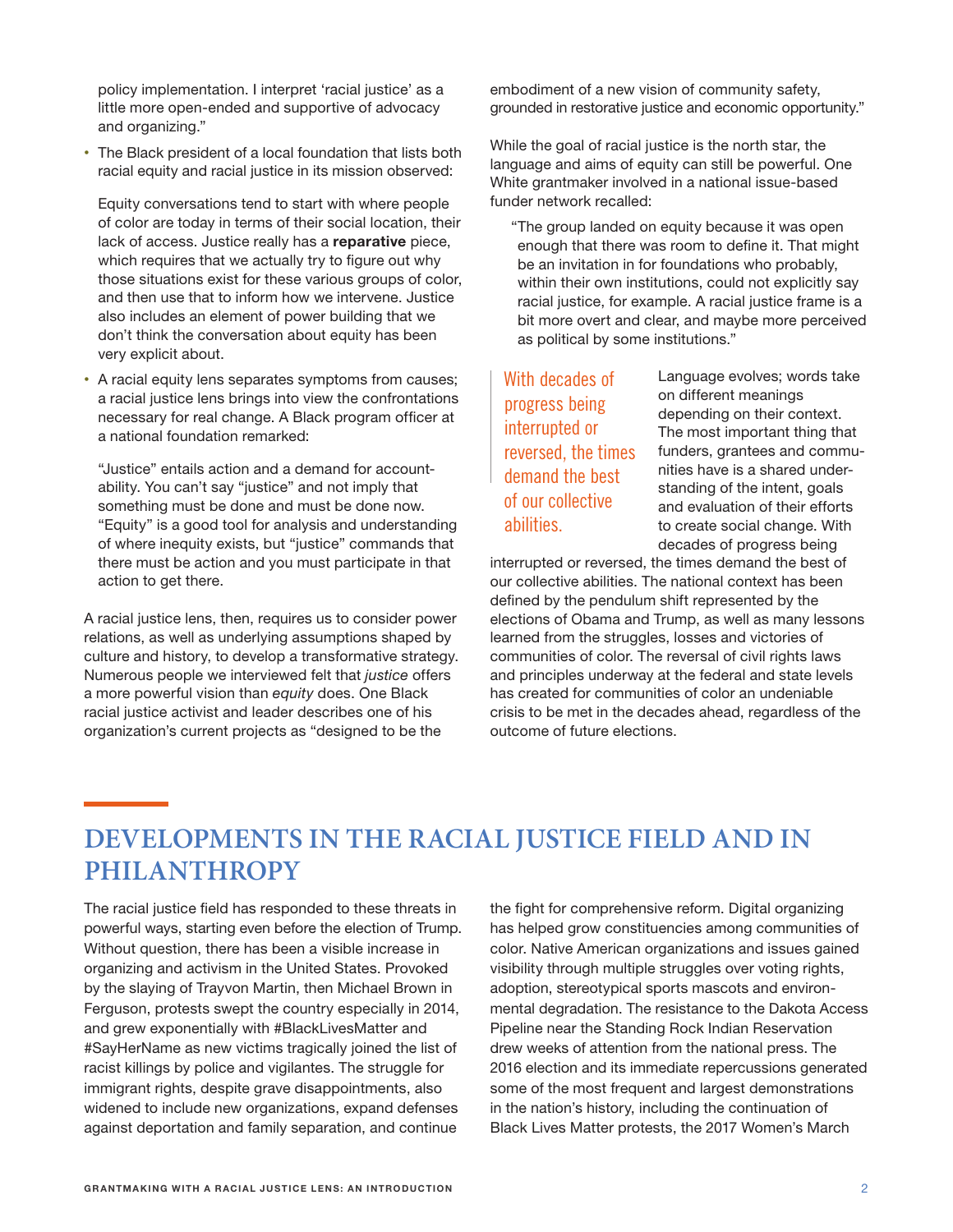<span id="page-3-0"></span>and rallies nationwide against neo-Nazis and White nationalism. A 2018 poll by *The Washington Post* and the [Kaiser Family Foundation](https://www.kff.org/) found that one fifth of Americans surveyed had attended a rally or protest within the past year; a fifth of that group reported that they had never before participated in such an event.<sup>1</sup>

Also without question, philanthropy has strengthened its racial equity muscle in the last decade. Funders have followed with sincere interest in—if not perfect execution of—adding racial equity work to their missions and portfolios. High-profile grantmaking campaigns have elevated Black and Native American communities in particular, following an assertion by organizers of all colors that these communities had gained too little from earlier patterns of support and needed a serious infusion of resources.

Philanthropic infrastructure organizations, funder networks and regranting intermediaries proliferate. Increased interest in racial equity has either sustained existing resources or generated new organizations, networks, staff positions and convenings that now dot the funding ecosystem. These include hundreds<sup>[2](#page-4-0)</sup> of formal and informal funder affinity networks based on issue or identity, geographic associations or functional groupings. While there are networks for every seemingly imaginable grouping, new peer efforts are established almost weekly as new subtopics arise—with the majority now also naming some aspect of racial equity as a key focus of their work. Fifty-one percent of the philanthropy-serving organizations polled in a recent survey by the [United](https://www.unitedphilforum.org/)  [Philanthropy Forum](https://www.unitedphilforum.org/) said they were at some intermediate level of work on racial equity, while 43 percent were just beginning and a small number were advanced. It is nearly impossible to find a funder association conference that isn't elevating the issues of racial equity, and this simply was not the case even six years ago.

In addition to the layer of infrastructure formed by funder networks, more funder intermediaries, regranting collaboratives and donor collectives are developing directly around issues of racial equity or racial justice or strongly building it into their approach. Once again, this is in some ways a promising indicator of success and progress, as innovators are able to experiment and often get smaller grants to organizations more quickly. Yet it is also another layer of infrastructure with its own, often substantial costs, and walking the blurry line of greater access to funders while doing their own fundraising but under the stated goal of getting dollars to the field. How do each of these layers remain accountable to communities, and when do we know if we've passed a tipping point?

An unprecedented number of foundations and philanthropic infrastructure organizations have added racial An unprecedented number of foundations and philanthropic **infrastructure** organizations have added racial equity explicitly to their communications and programming.

equity explicitly to their communications and programming. While not without its critics among some progressives, the language of "diversity, equity and inclusion" has been codified as DEI. Dozens of foundations, both public and private and across every region of the country have embraced bold, comprehensive strategies to move racial equity and even racial justice goals. Funding collaboratives have formed to

support work led by and serving specific immigrant, Black, Native American, Latinx and AMEMSA (Arab, Middle Eastern, Muslim and South Asian) communities.

Funders are exhibiting a growing understanding of advocacy and organizing, and how these interact with other strategy threads. The mass protests of the last decade have forced the nation to confront the systemic nature of phenomena like police violence and environmental degradation. Dynamic campaigns and strategies have revealed the benefits of direct action, especially in combination with civic, cultural, legal and service strategies in shifting institutional policy and practice. These developments have been accompanied by a burst of creativity in social change methods, with emphasis on engaging real people in meaningful civic action, whether it be voter registration, protest or new forms of community service. A comprehensive ecosystem that centers the engagement of those most harmed by structural

A comprehensive ecosystem that centers the engagement of those most harmed by structural inequity has a real chance of making long-term progress.

inequity has a real chance of making long-term progress.

There has been a significant focus on intersectionality and anti-Blackness in an evolving lexicon and practice of racial justice. While neither concept is new, they now occupy a central space in racial justice discourse. Intersectionality, the phrase coined by scholar Kimberlé W. Crenshaw to advocate for a complex understanding of people of

color, has generated many new connections between race and such systems as sexuality, gender, class and disability. The #MeToo movement exhibits an intersectional take on sexual violence that highlights race and class while still building solidarity among women across identity lines. It is becoming clearer to funders that structural racism affects every issue, and there is more willingness to consider the racial dimensions of issues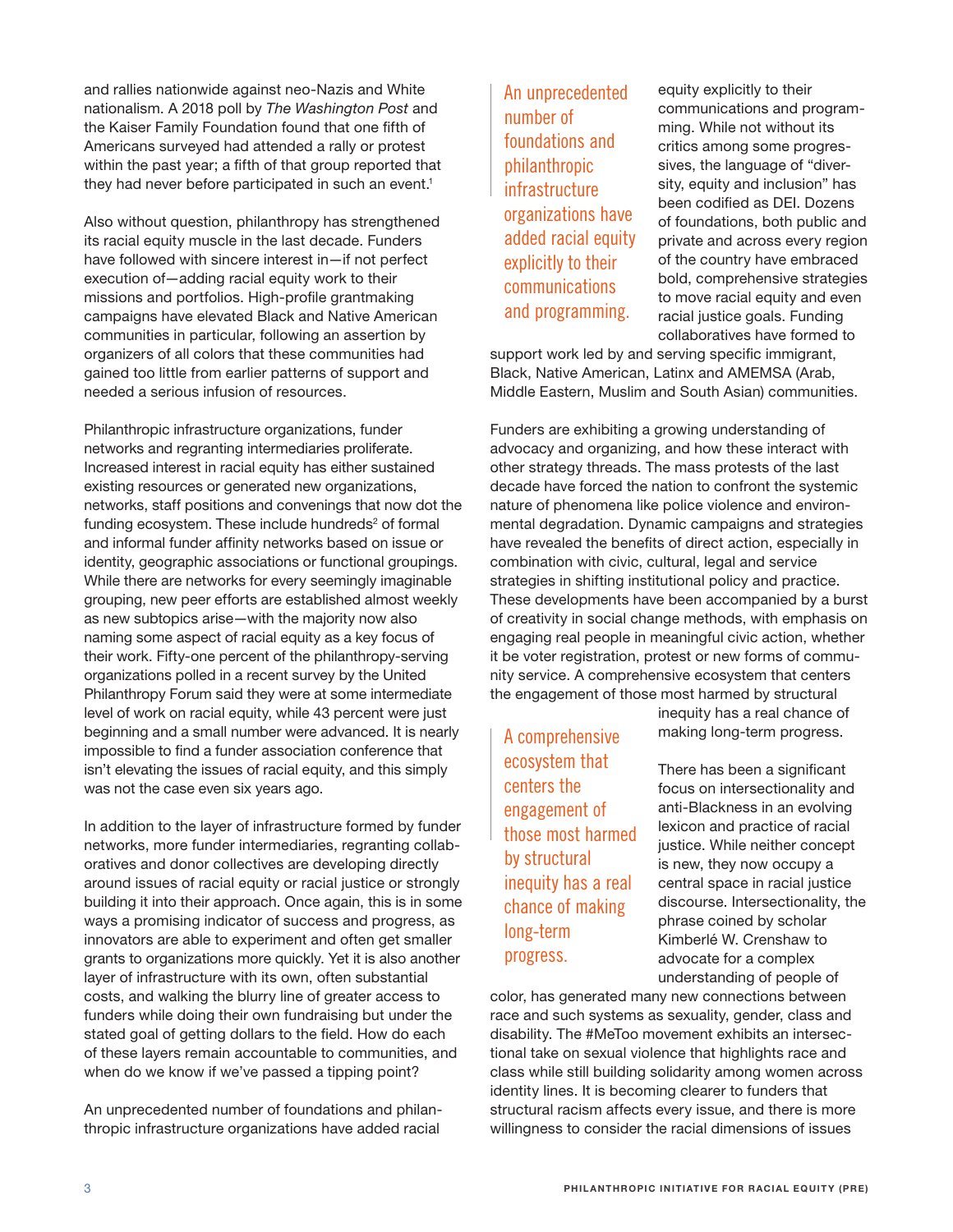<span id="page-4-0"></span>that seemed race-neutral in the past. Funders in LGBTQ and immigrant rights, the environment, fiscal policy, health and civic engagement have all stepped up their racial equity engagement. [Funders for LGBTQ Issues](https://www.unitedphilforum.org/), for example, have executed a multiyear plan to move money to issues and organizations that affect LGBTQ people of color, including report cards on foundation performance and tools to reshape portfolios.

Scholars and activists have also identified anti-Blackness as an organizing principle of racial hierarchy given the central historical role of slavery and repression of Black self-determination in American politics and culture, and many funders have stepped up to support Black-led organizations focused on social change. To a lesser extent, attention to anti-indigeneity has illuminated the treatment of Native American history and communities.

The racial justice field has also built its communications capacity and pursued culture-shift strategies. In 2006, we were still arguing for the importance of a focus on communications and framing. While persuading funders remained a challenge, enough of them responded effectively that a cohort of organizations grew their capacity at the same time that MSNBC and other media outlets were offering new exposure for leaders of color. The idea of creating cultural shifts emerged from a growing sophistication in approaches to communications. Today, community organizations and networks of

color sit in television writers' rooms; key racial justice outlets and organizations are name-dropped in dramas and comedies; the Associated Press has removed "illegal immigrant" from its style guide. Culture-shift strategies have engaged celebrities and interventions in fields from sports to fashion, bringing racial justice out of the technocratic fields of policy and politics and into more accessible arenas.

Strategists are connecting social-movement activity with other forms of social change, including civic engagement and legal efforts. There is more coordination, overlap and joint work between the social movement and civic engagement sides of the racial justice house in service of building an increasing number of 501c4s. Organizers are also incorporating service provision, new community spaces and the creation of alternative institutions into their strategies.

## **QUESTIONS FOR DEEPENING PRACTICE**

As is natural and productive, each of the developments above have generated new challenges, tensions and dilemmas. In such a diverse field, players hold multiple definitions and assumptions, and both the players and the ideas are constantly evolving. We offer the following questions as starting points for ongoing discussions involving both funders and the field.

#### 1. How do we ensure we have shared meaning, understanding and commitment around racial iustice?

Even foundations that have worn the racial equity mantle for a long time face challenges to consistent effectiveness. Turnover in staff and leadership, investment downturns and dramatic news cycles can all affect the depth of collective knowledge within a foundation. Consensus around racial equity principles can never be taken for granted, and the knowledge base of a foundation must be constantly renewed. It is still common, for example, to find foundation staff conflating POC leadership with a systemic racial equity analysis, or people of

color served with people of color organized. And of course, as communities of color are continuously shifting, younger leaders bring in new perspectives, further increasing the complexity.

### 2. How can we increase funding to ensure a healthy racial justice ecosystem?

A solid ecosystem requires that all of its parts are strong. Funding helps determine the strength of an issue sector (i.e., immigrant rights, decriminalization, climate justice) or strategy sector (i.e., civic engagement, legal defense, community organizing). Philanthropy is still too often a zero-sum game. Investments in one community often mean disinvestment in another, when in truth all the parts of the ecosystem need sustained and growing support. Racial justice efforts clearly require both community-specific and multiracial spaces, for example, but funding isn't always available for both. And as a result, the connective efforts that tie different constituencies together in a meaningful way can be neglected, limiting the ability of these constituencies to work

[<sup>1</sup>](#page-3-0) [https://www.washingtonpost.com/news/national/wp/2018/04/06/](https://www.washingtonpost.com/news/national/wp/2018/04/06/feature/in-reaction-to-trump-millions-of-americans-are-joining-protests-and-getting-political/?utm_term=.2fd00a317962) [feature/in-reaction-to-trump-millions-of-americans-are-joining-protests](https://www.washingtonpost.com/news/national/wp/2018/04/06/feature/in-reaction-to-trump-millions-of-americans-are-joining-protests-and-getting-political/?utm_term=.2fd00a317962)[and-getting-political/?utm\\_term=.2fd00a317962](https://www.washingtonpost.com/news/national/wp/2018/04/06/feature/in-reaction-to-trump-millions-of-americans-are-joining-protests-and-getting-political/?utm_term=.2fd00a317962) Much of the new activism is progressive and organized at the grass-roots, without regard for the political party establishment. [https://www.rollingstone.com/](https://www.rollingstone.com/politics/politics-features/how-a-new-generation-of-progressive-activists-is-leading-the-trump-resistance-204281/) [politics/politics-features/how-a-new-generation-of-progressive](https://www.rollingstone.com/politics/politics-features/how-a-new-generation-of-progressive-activists-is-leading-the-trump-resistance-204281/)[activists-is-leading-the-trump-resistance-204281/](https://www.rollingstone.com/politics/politics-features/how-a-new-generation-of-progressive-activists-is-leading-the-trump-resistance-204281/)

[<sup>2</sup>](#page-3-0) In 2004, Grantmakers for Effective Organizations and Funders Network for Trade and Smart Growth surveyed more than 325 funder networks and there has been exponential growth since then, with many formal organizations then breaking down into multiple but relatively independently operating working groups and networks producing their own programming, research, advocacy and convenings.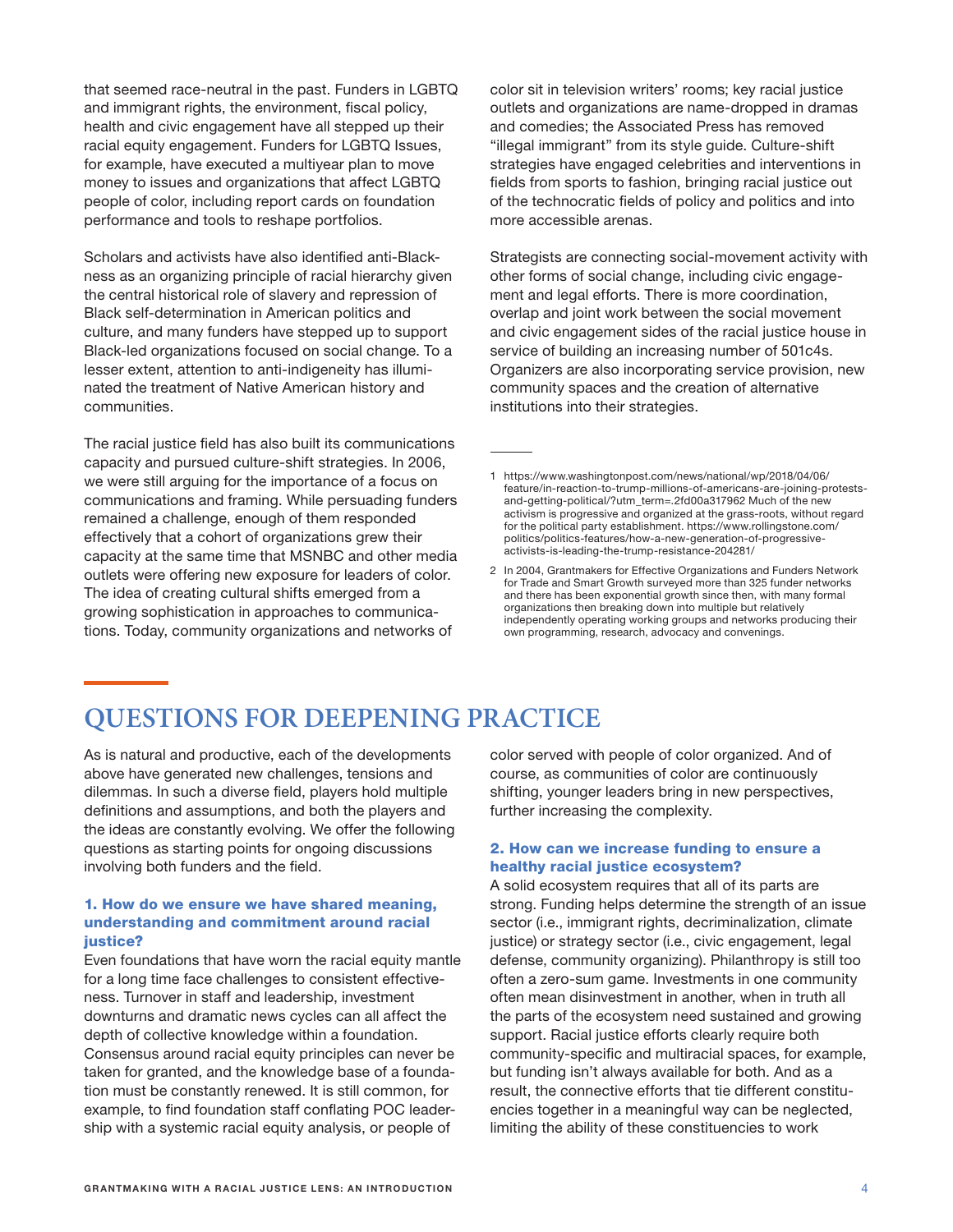through ideas and conflicts or to sustain coalitions over the long haul.

#### 3. Are there unintended consequences to the proliferation of new organizations and networks, particularly on the funder side? If so, how can we reduce harm and optimize benefits?

Recognizing what many refer to as the "nonprofit industrial complex," we need to more critically self-examine the proliferation and possible negative indirect impacts of efforts that arose to meet real needs. As a field, we should examine the size, quality and nature of the racial equity philanthropic support infrastructure. While networks and intermediaries can help get money out, sustaining a large infrastructure adds expenses to the entire project, in some cases competing with current or potential grantees for funding. The need among philanthropic support organizations or networks to distinguish themselves may fuel siloism, making it harder to collect joint lessons and create complementary strategies. Lack of coordination between these players can create duplications or other inefficiencies. Finally, this proliferation can add another layer of barriers for smaller, newer or more experimental leaders, organizations and projects.

As the demographics of foundations change, how can we keep addressing the power differentials embedded in philanthropy? More people of color and progressive White allies are moving to foundations which have a growing interest in racial justice, many coming directly from campaigns and organizations. The power relationships between foundations and grantees remain, but they can be difficult to navigate when funders are former leaders from the field.

### 4. What constitutes appropriate funder leadership in this era?

Activists and philanthropic colleagues alike have been calling for explicit, visible, courageous funder leadership in racial equity and justice. Some funders have interpreted this as a charge to focus more on developing their own programs, convening grantees before starting a new initiative or creating new resources and tools. Such efforts, however, may not only compete with the very fields they support, but because they are created in an environment fraught with unequal power relations, funders may not receive truly deep or honest feedback from the field about the value of that work. Foundation-led convenings can take up enormous amounts of grantees' time, often in the service of unclear goals and impacts. New programs operated by foundations sometimes replace or stand in for grantmaking. These dynamics are hard for grantees to name without fear of consequences, so the burden of awareness is on funders themselves.

Most grantmakers would applaud or repeat the sentiment expressed by one Latinx foundation president:

"Our role as philanthropy is not to direct our grantee partners in what we will support and tell them what they should do, or create programs that we make them fit into. Our job is to listen, provide resources and provide a space for people to come together and hear from each other and learn and understand one another better than they do."

And yet, in the past decade we have witnessed increasing numbers of foundations either developing more directive programs within the frame of strategic philanthropy or increasingly treating grantees as contractors in service of the funders' own strategies.

#### 5. What is the most helpful role for White-led organizations in racial justice work?

Increasing interest in racial justice has generated commensurate growth among predominantly or historically White-led institutions in recognizing or being incentivized to increase their diversity and expand their equity work. In some cases, this has resulted in major shifts in governance, including co-leadership between White directors and new leaders of color, new mission statements, and more explicit racial equity approaches and strategies among predominantly White organizations. In other cases, however, it has led to problematic colonizing of the work of communities of color, with funding received by the majority-led institution to do outreach to, to subcontract to or, in some cases, to simply repackage and market the work of POC-led organizations.

#### 6. What are the indicators of success appropriate to various strategies?

One challenge posed by increasingly complex strategies is setting measurement processes. Outcomes around shifting power relations and changing a culture introduce data sets—such as changing news coverage, public support for a new idea, or the development of innovative participation structures—that are unfamiliar to many funders. Each strategy has indicators beyond turnout and policy change. While it remains critical for funders to look at the issues of representation, distribution of resources and other aspects of a racial equity lens, communities are leading the call for philanthropy to further deepen institutional understanding of power building and continue to pursue multipronged strategies and transformative visions that hold the best potential for lasting change.

As another Black grantmaker and former practitioner said:

"Justice is where we're living in a world free from harm, where people have the ability to reach their own potential and be self-actualized. I think that's harder to measure than equity."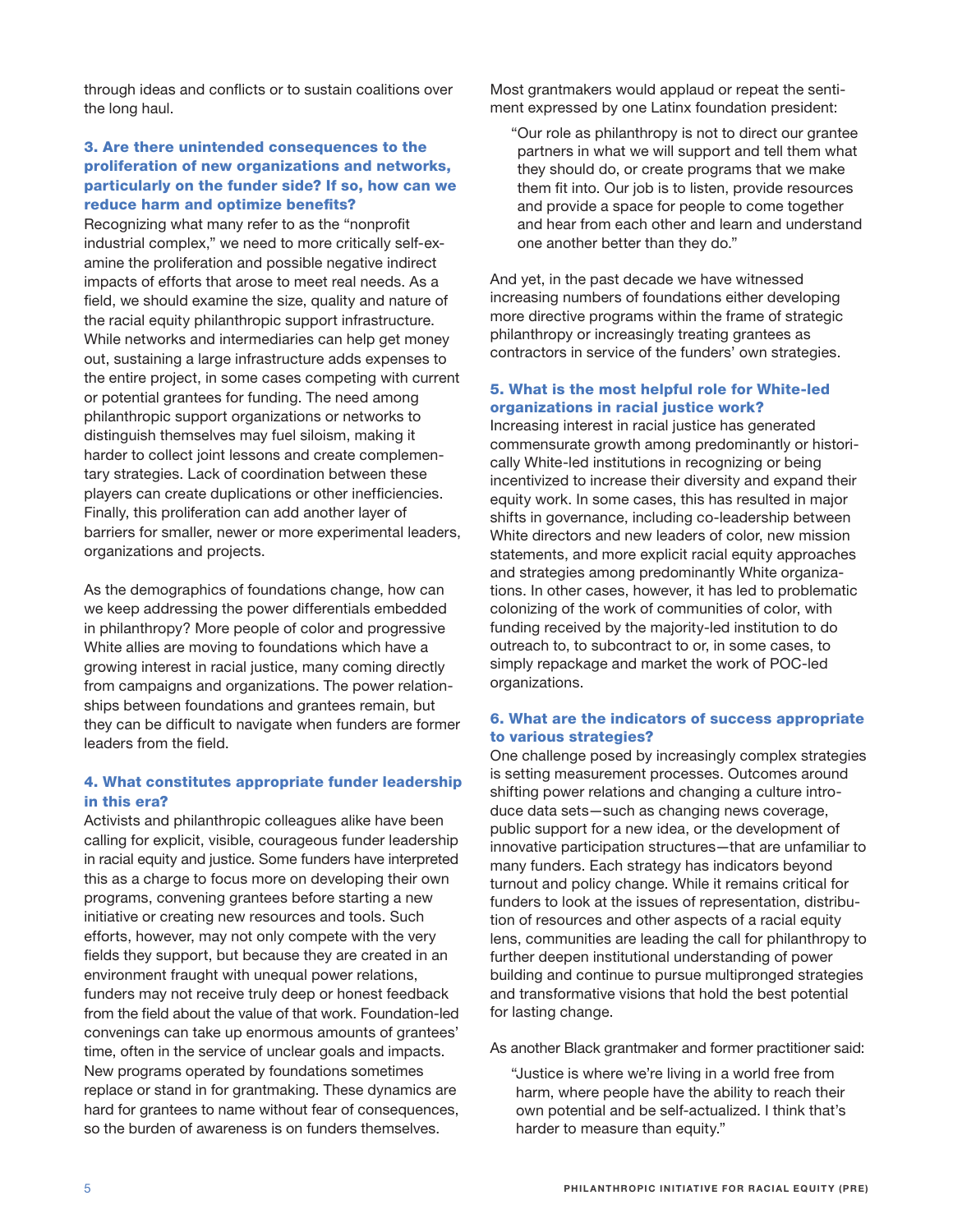## **IDEAS AND CONSISTENT PRACTICE MATTER MOST**

Within all of the complexities examined here, there remain some clear components that can help funders support efforts for transformative interventions in our society.

| Our original quide describes<br>four key elements of a racial<br>equity lens. Each of these<br>elements is preserved with a<br>racial justice lens. | It requires analyzing data and information about race and ethnicity.                                                                                                      |
|-----------------------------------------------------------------------------------------------------------------------------------------------------|---------------------------------------------------------------------------------------------------------------------------------------------------------------------------|
|                                                                                                                                                     | It requires understanding disparities and the reasons they exist.                                                                                                         |
|                                                                                                                                                     | It looks at the structural, root causes of problems.                                                                                                                      |
|                                                                                                                                                     | It names race explicitly when talking about problems and solutions.                                                                                                       |
| But we would add these<br>elements to raise the stakes<br>toward racial justice.                                                                    | An explicit focus on power building in multiple forms, centered on those<br>people who are most impacted                                                                  |
|                                                                                                                                                     | An emphasis on transformative, high leverage systemic advances,<br>including fundamental changes in policies, establishing new norms, or<br>designing alternative systems |

It is also critically important to distinguish between improving the process of grantmaking with a racial lens and improving the actual grantmaking itself. While more respectful relationships between funders and grantees are a great thing, the ultimate measure has to be grants that are aimed specifically at advancing racial justice in communities or society as a whole, with commensurate attention to societal power hierarchies, foundational systems change and transformative strategies that increase the health, well-being and self-determination of communities of color.

Throughout the guide, you will find insights and lessons from racial justice practitioners and funders who share stories about how they address these concepts and strategies in their grantmaking, argue for a racial justice lens in their own institutions and work more closely with practitioners. At the end, you will find additional tools and resources.

*Grantmaking with a Racial Justice Lens: An Introduction* was developed by the Philanthropic Initiative for Racial Equity (PRE) and draws on interviews with racial justice practitioners, grantmakers, consultants, and foundation executives working in all parts of the United States in many fields and in a wide range of international, national, community, and family foundations. PRE also convened focus groups of racial justice practitioners, grantmakers, and other philanthropic field infrastructure organizations to gather stories and ideas for making this document as useful as possible.

*Grantmaking with a Racial Justice Lens: An Introduction* was written by Rinku Sen, PRE Senior Fellow, and Lori Villarosa, PRE Executive Director. It is based on interviews, research and editing for the full guide conducted by Lori Villarosa, Lisa McGill, Maggie Potapchuk, Makani Themba, Natalie Kabasakalian, Julie Quiroz and Kalpana Krishnamurthy and proofreading, copyediting, design, project management and support by Domenica Trevor, Chaitali Sen, Tuan Do, Linda Guinee and Aisha Horne. A complete list of people who contributed to this effort can be found in the online version of this document, on PRE's website at www.racialequity.org, and will appear in the full guide and in several companion components.

We thank the racial justice practitioners, grantmakers, and infrastructure partners who generously shared their experiences and insights, and all those who contributed their time, talent, and perspectives to this project. We also thank the funders who have supported PRE's work in this project's development as well as our core work, including the Kellogg, Ford, Annie E. Casey, and Marguerite Casey foundations and Borealis Philanthropy.